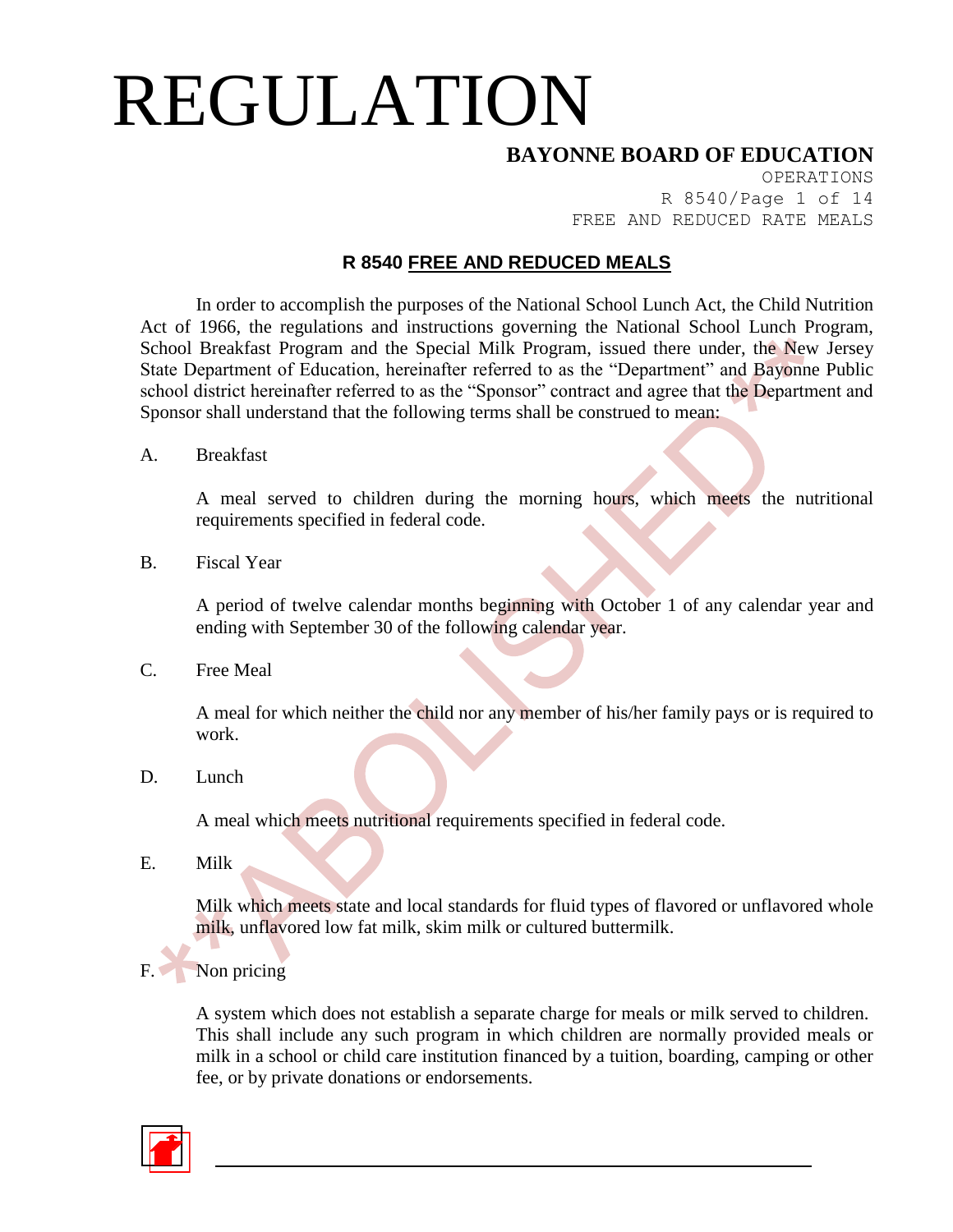### **BAYONNE BOARD OF EDUCATION**

OPERATIONS R 8540/Page 2 of 14 FREE AND REDUCED RATE MEALS

#### G. Nonprofit Food or Milk Service

Food or milk service maintained by or on behalf of the school for the benefit of children, all of the income from which is used solely for the operation or improvement of such food or milk service.

H. NonpublicSchool (Nonprofit)



An elementary or secondary school in the state, other than a public school, organized and operated not for profit, offering education for grades Kindergarten through twelve, or any combination thereof, wherein a child may legally fulfill compulsory school attendance requirements; or a public or nonprofit, private, licensed residential child care institution not limited to group homes, orphanages, and juvenile detention centers. All nonpublic schools and residential child care institutions must be tax exempt under section  $502(c)(3)$ of the Internal Revenue Code of 1954.

I. Pricing

A system of collecting a separate charge for meals or milk served to children that is not included in any tuition or boarding fee.

J. Reduced Price Meals

A meal which meets all of the following criteria:

- 1. The price shall be less than the full price of the meal.
- 2. The maximum price shall be established by the United States Department of Agriculture.
	- Neither the child nor any member of his/her family shall be required to supply an equivalent in work.
- **Sponsor**

The governing body which is responsible for the administration of one or more schools and which has the legal authority to operate a school food service program therein. The term "Sponsor" also includes a nonprofit agency to which such governing body has delegated authority for the operation of a food service program in a school.

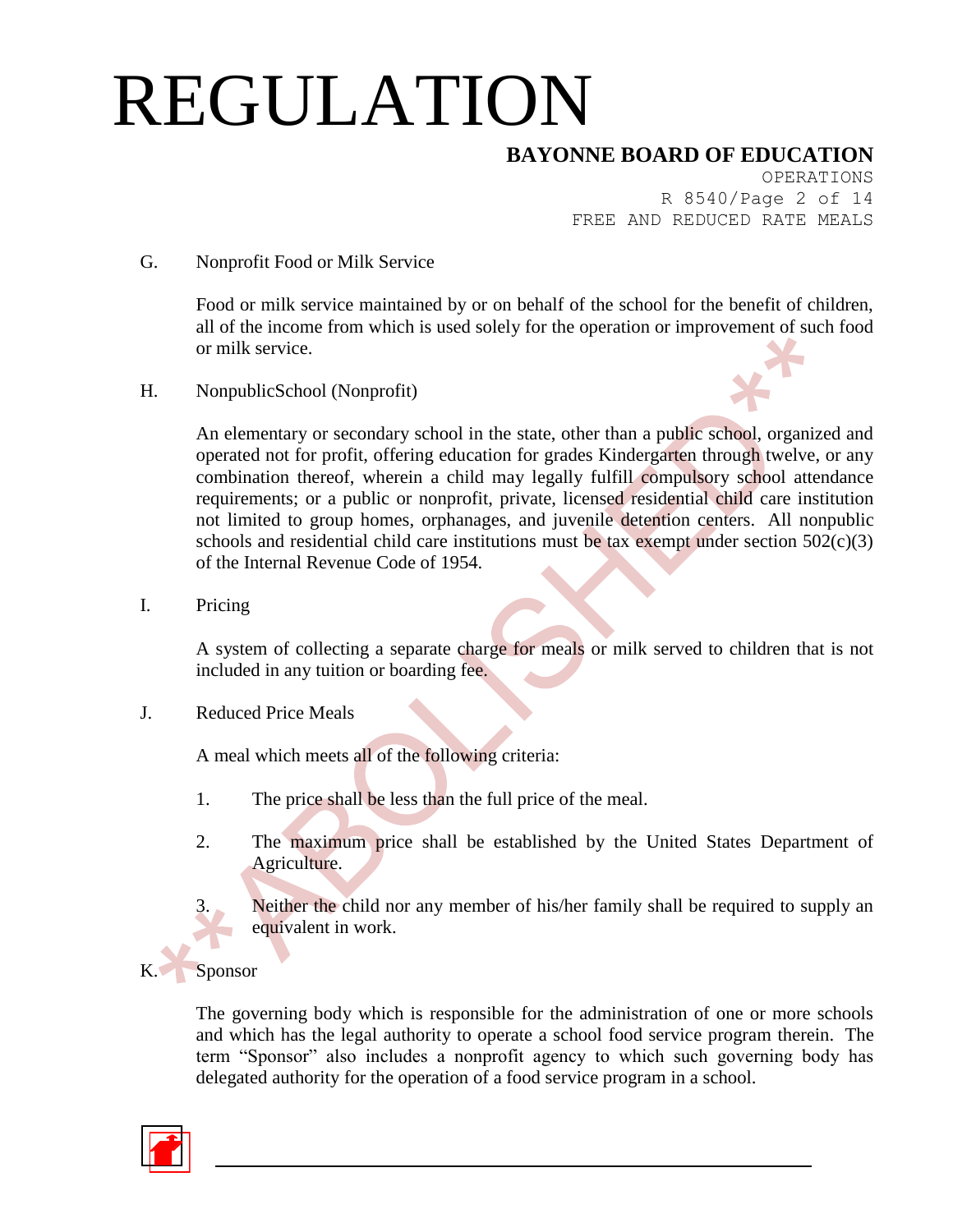### **BAYONNE BOARD OF EDUCATION**

OPERATIONS R 8540/Page 3 of 14 FREE AND REDUCED RATE MEALS

#### L. Verification

Confirmation of income information provided on the application for free and reduced price meals. Households selected for verification must be given written notice.

#### THE DEPARTMENT SHALL:

To the extent of funds available, reimburse the Sponsor for the National School Lunch Program, School Breakfast Program, or Special Milk Program in the schools listed in Schedule A, hereto attached and made a part of, in any fiscal year during which this Agreement is in effect. The amount of reimbursement for each program on behalf of any school shall not exceed:

A. NationalSchool Lunch Program

The total amount equal to the number of lunches served to children multiplied by the rate of reimbursement assigned by the Department.

B. NationalSchool Breakfast Program

The total amount equal to the number of breakfasts served to children multiplied by the rate of reimbursement assigned by the Department.

C. Special Milk Program

The amount equal to the number of half pints of fluid milk served to children multiplied by the rate of reimbursement assigned by the Department.

#### THAT THE SPONSOR SHALL:

#### A. National School Lunch Program



Abide by all state and federal regulations and instructions governing the operation of the National School Lunch Program.

- 2. Serve lunches which meet the nutritional requirements of the National School Lunch Program during periods designated by the school.
- 3. Encourage maximum participation in the National School Lunch Program.

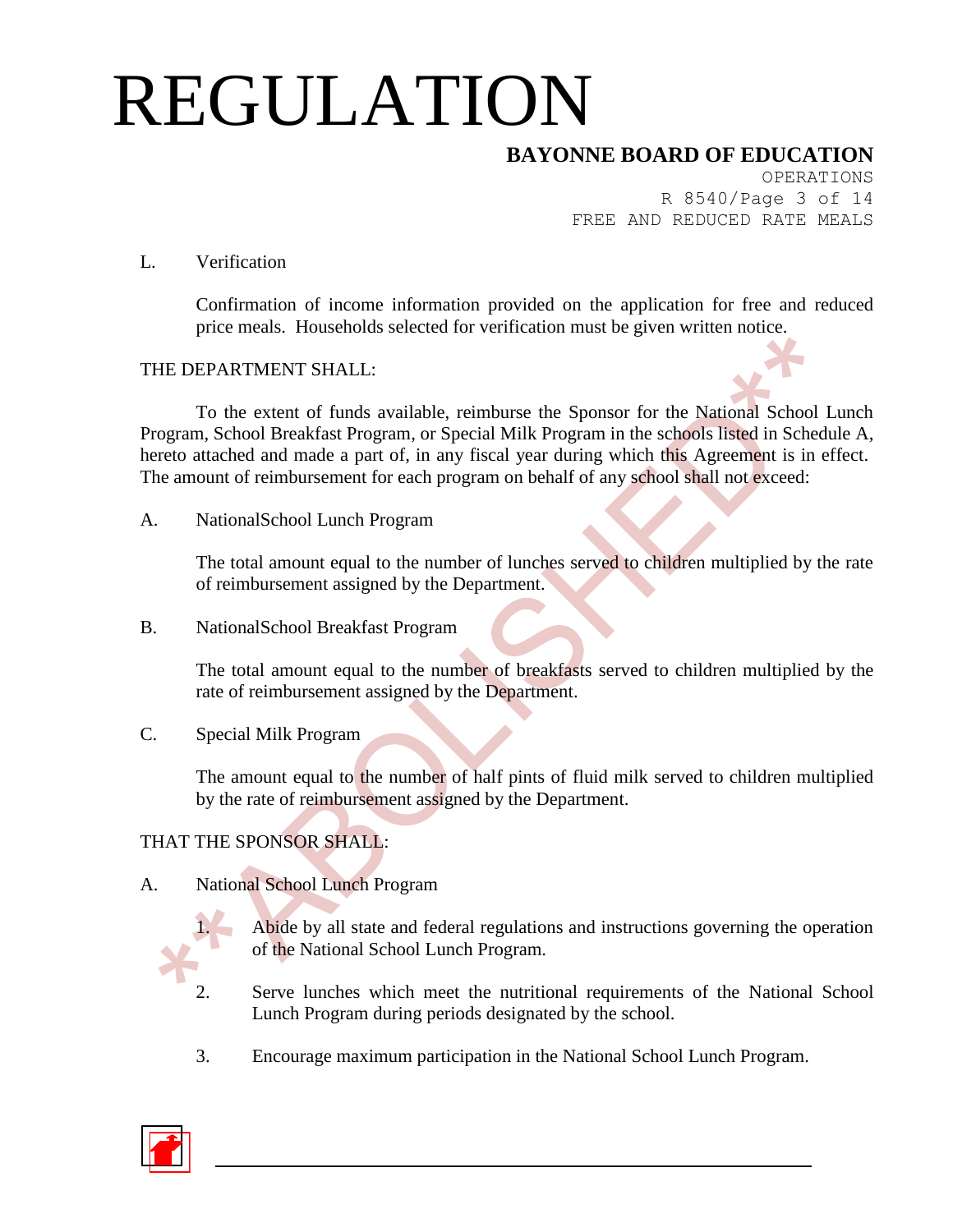## **BAYONNE BOARD OF EDUCATION**

OPERATIONS R 8540/Page 4 of 14 FREE AND REDUCED RATE MEALS

- 4. Make maximum use of the reimbursement payments to reduce the price of meals to children as a means of encouraging participation.
- 5. Plan for and prepare lunches on the basis of participation trends with the objective of providing one meal per child per day. In no event shall the Sponsor claim reimbursement for lunches served in excess of one reimbursable lunch per child per day.
- 6. Make the National School Lunch Program available to all children enrolled.
- 7. Promote activities to involve pupils and parent(s) orlegal guardian(s) in the National School Lunch Program.
- B. School Breakfast Program
	- 1. Abide by all state and federal regulations and instructions governing the operation of the School Breakfast Program.
	- 2. Serve breakfasts which meet the nutritional requirements for a school breakfast during morning periods designated by the school.
	- 3. Encourage maximum participation in the School Breakfast Program.
	- 4. Make maximum use of the reimbursement payments to reduce the price of meals to children as a means of encouraging participation.
	- 5. Plan for and prepare breakfasts on the basis of participation trends with the objective of providing one meal per child per day. In no event shall the Sponsor claim reimbursement for breakfasts served in excess of one reimbursable breakfast per child per day.

#### C. Special Milk Program

- 1. Operate the program only in a school that does not participate in the National School Lunch or School Breakfast Program.
- 2. Exception: Operate the program only for split-session Kindergarten children that do not have access to any school meals in a school participating in the National School Lunch or School Breakfast Program.

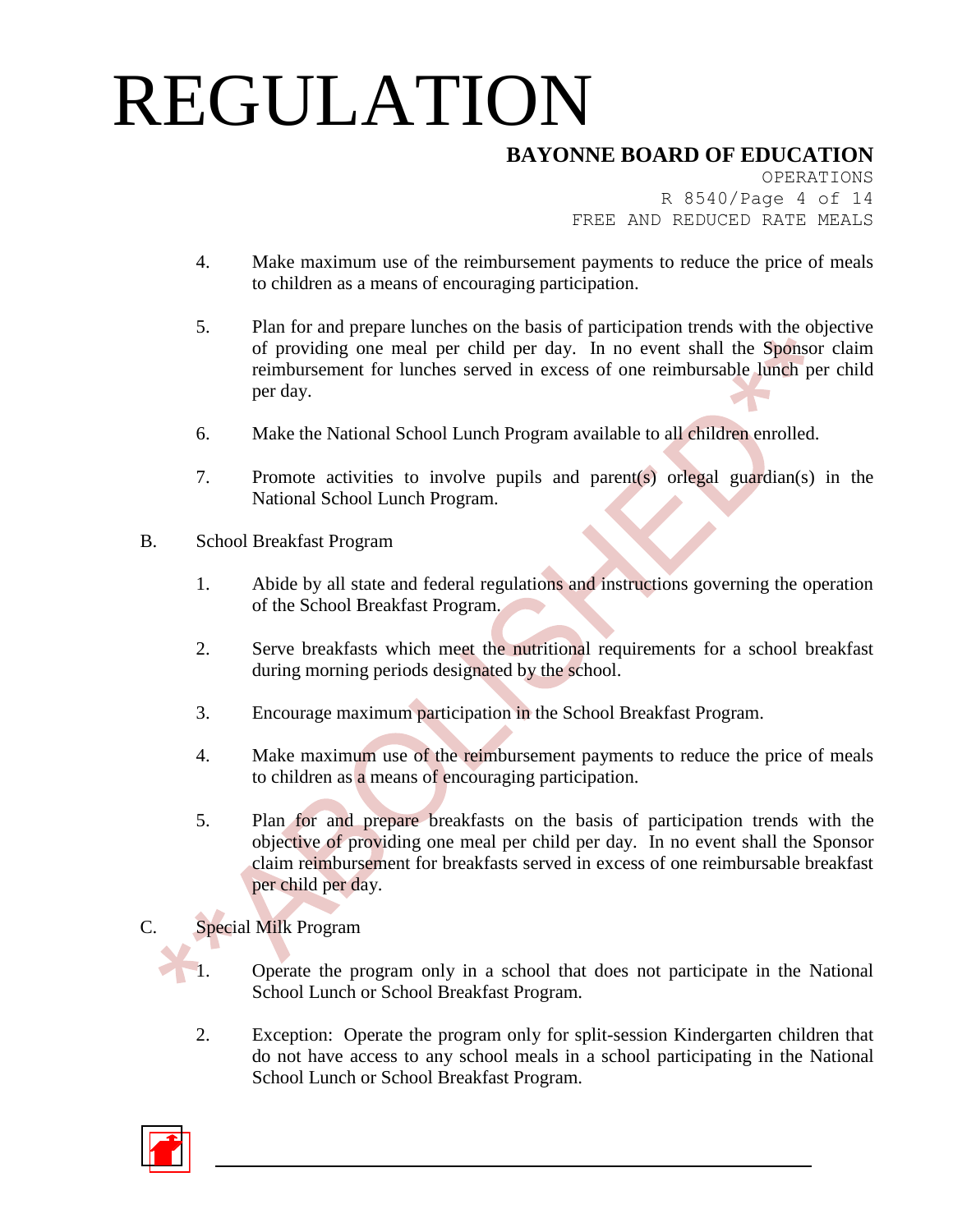## **BAYONNE BOARD OF EDUCATION**

OPERATIONS R 8540/Page 5 of 14 FREE AND REDUCED RATE MEALS

- 3. Make maximum use of the reimbursement payments to reduce the price of milk to children as a means of encouraging participation and consumption of fluid milk by children.
- 4. Purchase milk pursuant to New Jersey statutes.
- 5. Decide whether to provide free milk to eligible children in the schools or sites under its sponsorship. Schools which provide free milk must make it available to all eligible children at times when milk is available to non-needy children under the program. Schools which do not provide free milk must be designated on the Schedule A under Special Milk Option.
- D. Donated Commodities

Accept and use, within the allocation period and in as large a quantity as can be efficiently utilized in the school food service program, such foods as may be offered as a donation by the United States Department of Agriculture.

- E. Price of Food and Beverage Items
	- 1. Price the school breakfast or lunch as a unit. Set the price of children's meals not to exceed the maximum prices established annually by the Department.
	- 2. Set the price of all ala carte items, including milk sold to adults, to cover all costs. Price meals served to adults to exceed the price of meals served to children by an amount equal to or greater than the price established by the Department.
- F. Competitive Food Service



- 1. Ensure that all income derived from the sale of food and beverage items within a school, including those items sold from vending machines, accrues to the School Nutrition Programs' account or to a school approved, nonprofit organization, except that during hours when the School Nutrition Programs are in operation, all such income must accrue to the School Nutrition Programs' account.
- 2. Prohibit the sale of foods of minimal nutritional value, (carbonated beverages, water ices, chewing gum, certain candies: hard candies, jellies and gums, marshmallow candies, fondant, licorice, spun candy or candy coated popcorn) on the school property at any time before the end of the last lunch period in all

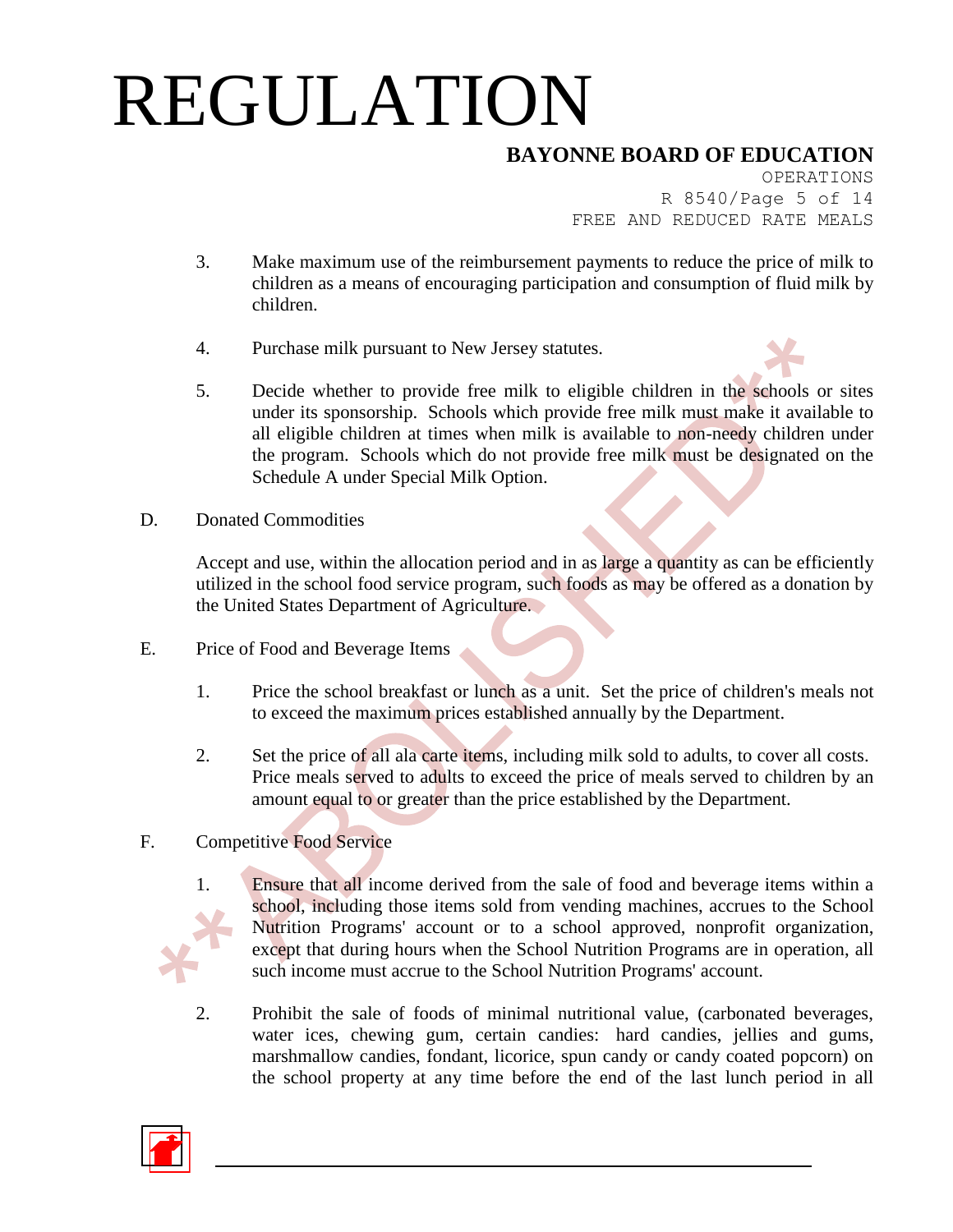### **BAYONNE BOARD OF EDUCATION**

OPERATIONS R 8540/Page 6 of 14 FREE AND REDUCED RATE MEALS

schools which operate the National School Lunch Program, School Breakfast Program, or the Special Milk Program.

G. Ala Carte Food Service

Restrict extra food items offered during serving periods to those items recognized as making a significant contribution to the nutritional needs of children, or those items provided by the school as part of the lunch and/or breakfast. Restrict the number and type of such items offered in accordance with the "Nutritional Standards for School Nutrition Programs".

- H. Nonprofit Requirement
	- 1. Operate a nonprofit school food service program or milk program. Use all income solely for program purposes; provided, however, that such income shall not be to purchase land or to acquire or construct buildings.
	- 2. Limit the net cash resources of the school food service program or the special milk program to no more than three month's average expenditures.
- I. Policy For Free and Reduced Price Meals or Free Milk
	- 1. Adopt and submit, annually, a copy of the Policy for Free and Reduced Price Meals or Free Milk to the Bureau of Child Nutrition Programs.
	- 2. Follow the state guidelines in implementing said policy.
	- 3. Develop and utilize procedures for collecting children's payments which prevent the overt identification of those children eligible for free or reduced price meals or free milk.

#### J. Verification

Verify a minimum of 3% or 3,000, whichever is less, of approved free and reduced price applications on file selected randomly; OR the lesser of 1% or 1,000 of total approved applications selected from non-food stamp households with incomes near the eligibility levels, plus the lesser of .5% or 500 of approved applications which substituted a food stamp/AFDC case number for income information. All verification activity must be completed by December 15 of each school year.

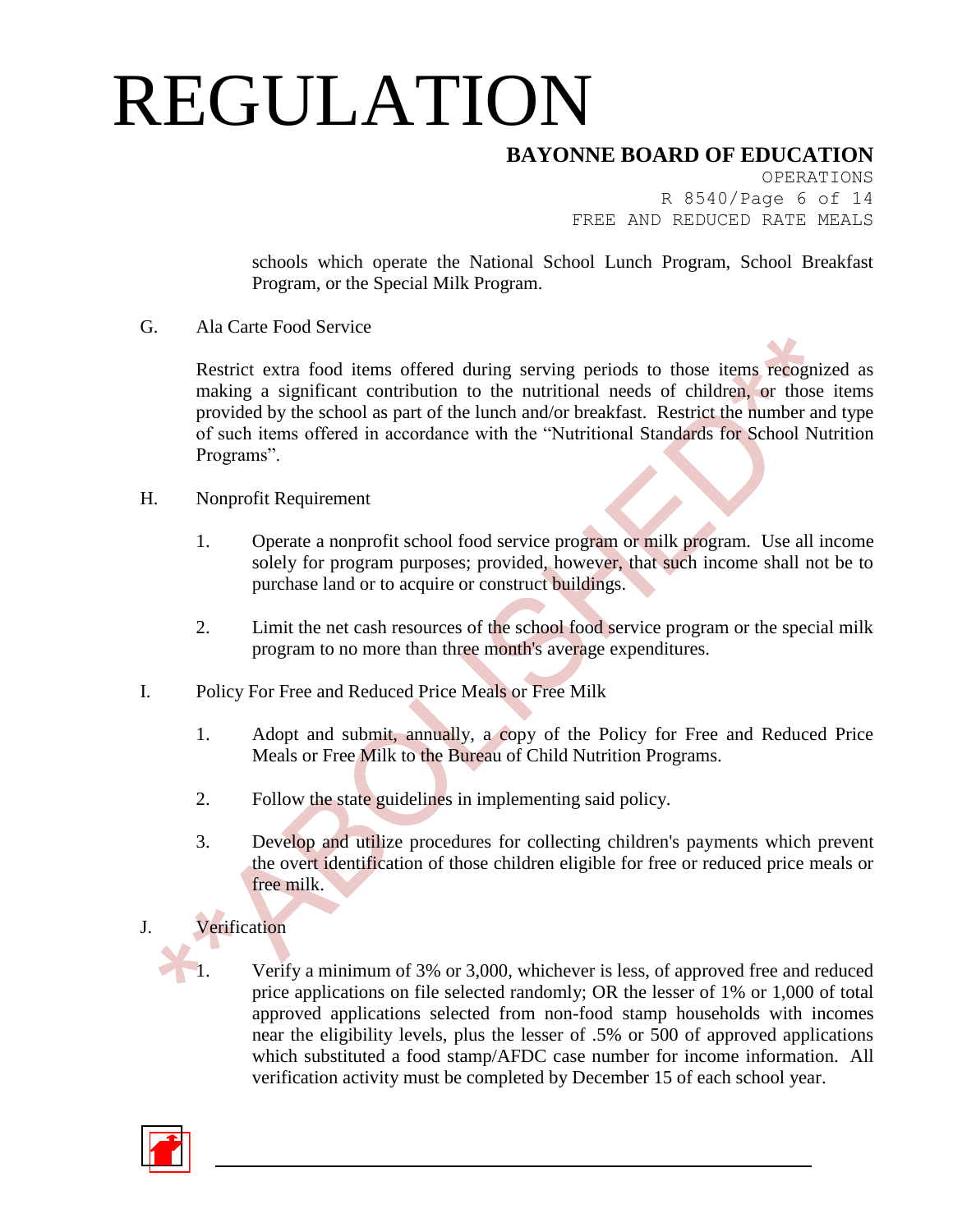## **BAYONNE BOARD OF EDUCATION**

OPERATIONS R 8540/Page 7 of 14 FREE AND REDUCED RATE MEALS

- 2. Maintain on file, for review, a description of the verification efforts including:
	- a. Summary of efforts including the techniques to be used.
	- b. Total number of applications on file as of October 31.
	- c. Percentage or number of applications verified.
- 3. Households selected for verification must be given written notice.
- K. Reimbursement Claims

A meal served to children during the morning hours which meets the nutritional requirements specified in 7CFR 220.8.

- 1. Claim reimbursement only for meals or milk actually served to children that meet the nutritional standards outlined herein.
- 2. Submit claims for reimbursement within ten days following the calendar month of operation for which the claim is made. Federal regulations prohibit the payment of claims received after sixty days following the month of operation.
- 3. In no event shall the Sponsor claim reimbursement for free or reduced price meals served in excess of one reimbursable lunch and/or breakfast per child per day.
- 4. The authorized representative that signs each reimbursement voucher shall be responsible for reviewing and analyzing meal counts to ensure the accuracy of the claim.
- 
- 5. The Sponsor acknowledges that failure to submit accurate claims will result in the recovery of an over claim and may result in the withholding of payments, suspension or termination of the program as specified in 7 CFR Section 210.24.
	- The Sponsor acknowledges that if failure to submit accurate claims reflects embezzlement, willful misapplication of funds, theft, or fraudulent activity the penalties specified in 7 CFR Section 210.25 shall apply.
- L. Records

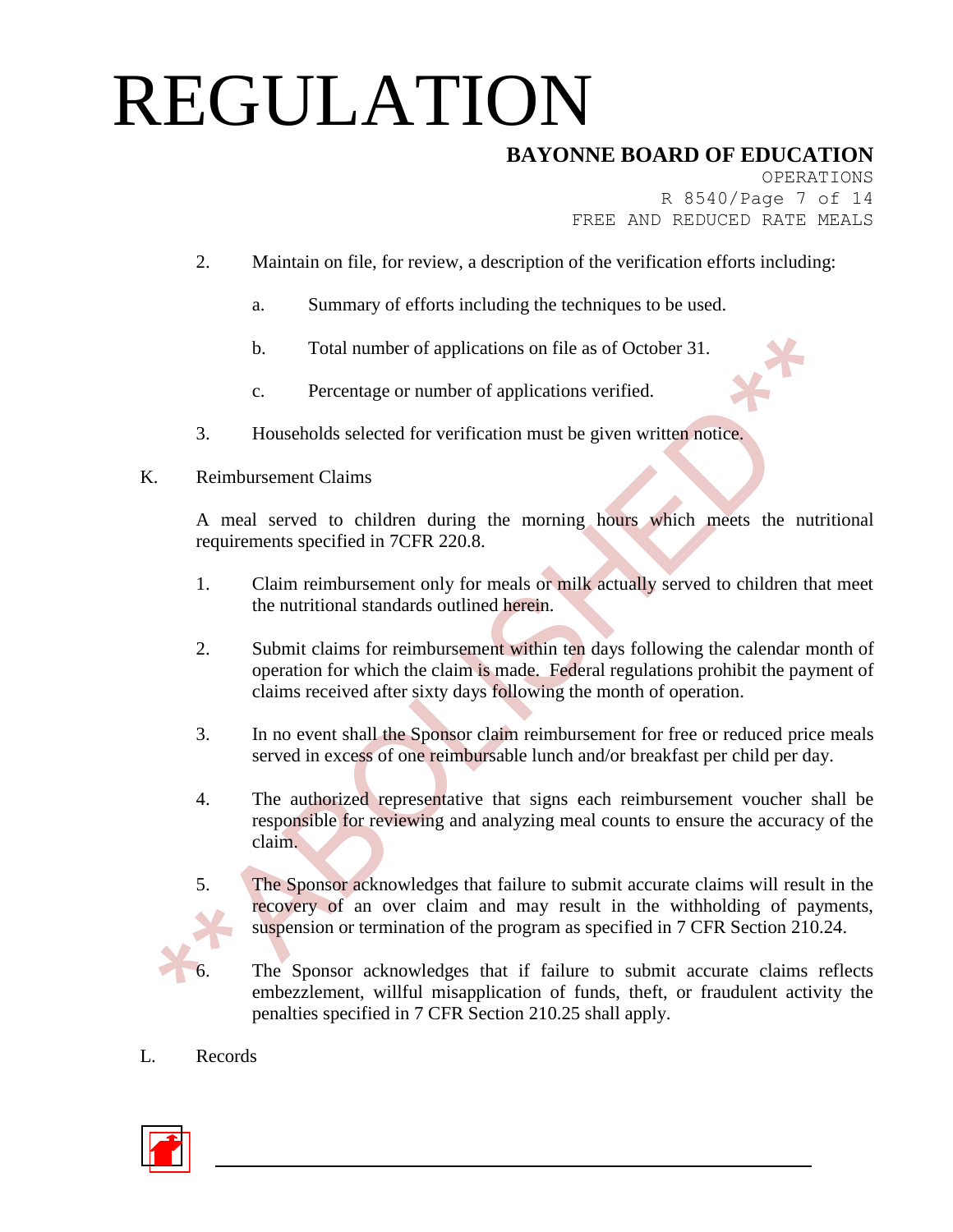### **BAYONNE BOARD OF EDUCATION**

OPERATIONS R 8540/Page 8 of 14 FREE AND REDUCED RATE MEALS

- 1. Maintain full and accurate records pertaining to the school food service or milk program within the school or school district, and retain such records for a period of three years after the end of the fiscal year to which they pertain except if audit findings have not been resolved, the records shall be retained beyond the three year period as long as required for the resolution of the issues raised by the audit.
- 2. Maintain the required statistical information for each school operation on a schoolby-school basis.
- 3. Make all accounts and records pertaining to the school food service program available, upon request, to the Department and the United States Department of Agriculture for review and/or audit at a reasonable time and place.
- 4. Keep full and accurate records, by calendar month, of the meal or milk program as a basis for the claim for reimbursement and for audit review purposes including:
	- a. School Lunch Program
		- (1) Statistics

Daily number of lunches served to children eligible for free, reduced price or paid meal.

(2) Program Income (Revenue)

From children's payments, from state and federal school lunch reimbursement, from food sales to adults, from all other sources, including loans to program, subsidies from the Sponsor, any interest accrued from food service interest bearing accounts, and any rebates.

(3) Programs Costs (Supported by invoices, receipts or other evidence of expenditure).

> For food, labor and all other expenditures including repayment of loans to the program and fees paid to management companies.

- (4) Dated menus of actual meals served.
- b. School Breakfast Program

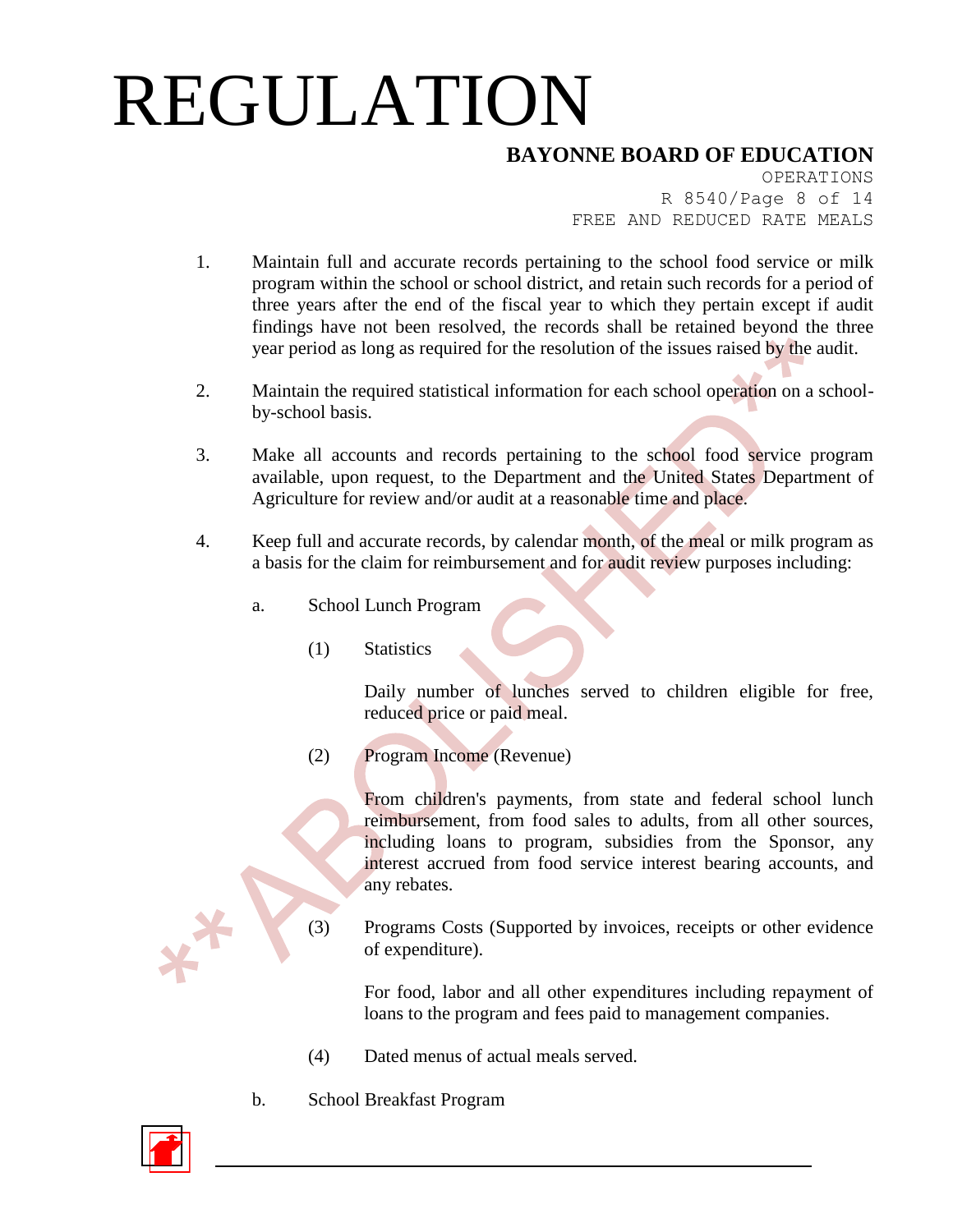### **BAYONNE BOARD OF EDUCATION**

OPERATIONS R 8540/Page 9 of 14 FREE AND REDUCED RATE MEALS

(1) Statistics

Daily number of breakfasts served to children eligible for free, reduced price or paid meal.

(2) Program Income (Revenue)

From children's payments, from federal reimbursement and from all other sources, including subsidies from the Sponsor, any interest accrued from food service interest bearing accounts, and any rebates.

(3) Programs Costs (Supported by invoices, receipts or other evidence of expenditure).

For food, labor and all other costs related to the breakfast program, including fees paid to management companies.

- (4) Dated menus of actual meals served.
- (5) Documentation of program costs specifically for Severe Need Rates of Reimbursement (if applicable).
- c. Special Milk

#### (1) Statistics

- (a) Daily number of half pints served to children,
- (b) Daily number of half pints served free to needy children, if school provides free milk.
- (2) Program Income (Revenue)

From children's and adult's payments and federal reimbursement.

(3) Programs Costs (Supported by invoices, receipts or other evidence of expenditure).

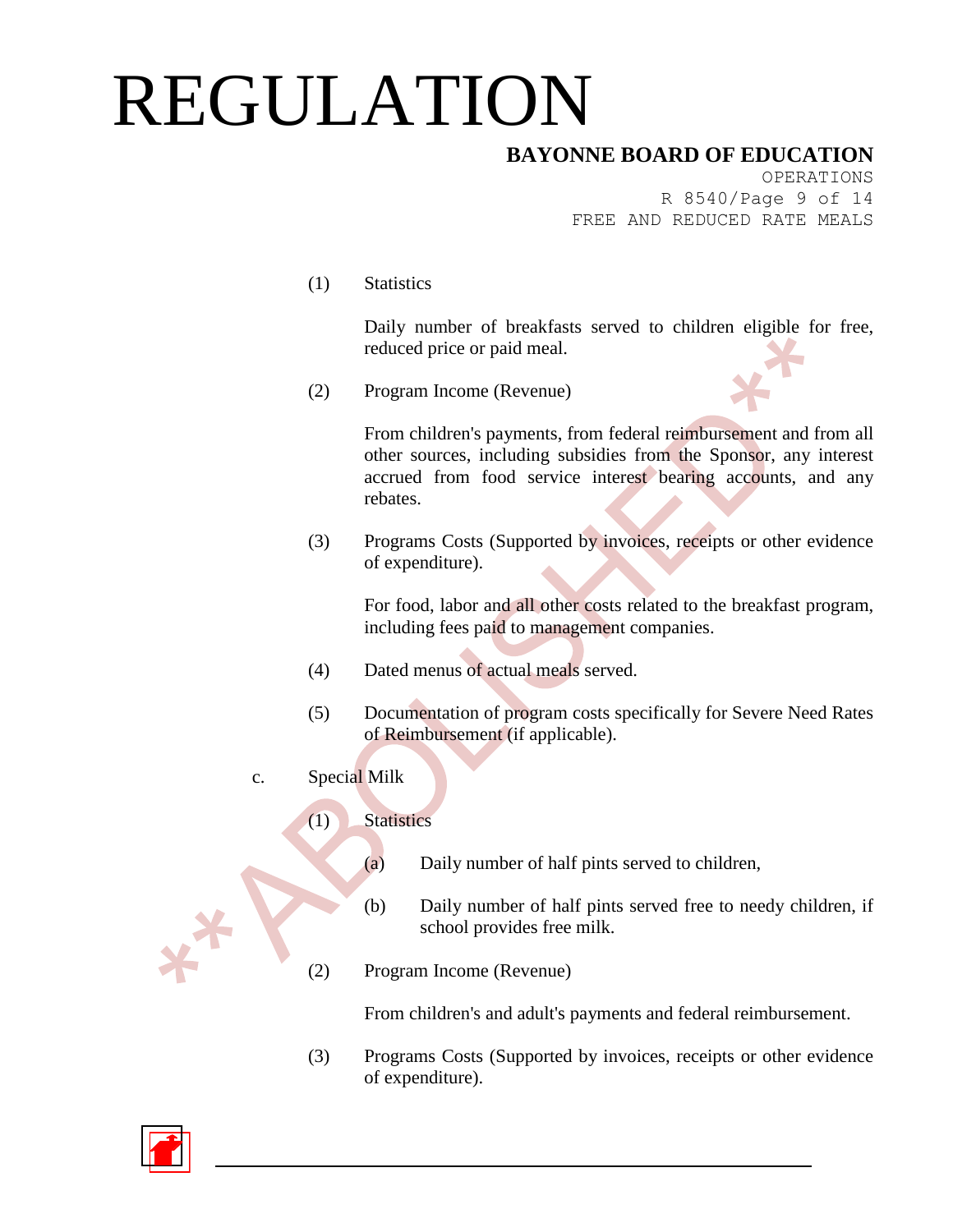#### **BAYONNE BOARD OF EDUCATION**

OPERATIONS R 8540/Page 10 of 14 FREE AND REDUCED RATE MEALS

For milk and all other expenditures.

- M. Accountability Requirements
	- 1. Point of Service Counts

All claims for reimbursable meals or milk must be based on daily counts, taken at the "point of service," which identify the number of meals or milk served by reimbursement category. "Point of service" is defined as that point in the food service operation where a determination can accurately be made (at the time and place the meal or milk is served) that a reimbursable free, reduced price, or paid meal or milk has been served to an eligible child.

- 2. Local Level Requirement to ReviewSchools and Claims
	- a. Every school year, each Sponsor with more than one school shall perform at least one on-site review of each school under its jurisdiction before February 1 of each school year. If this review discloses problems with a school's meal counting or claiming procedure, the SFA shall: (1) ensure that the school develops and implements a corrective action plan; and (2) within forty-five calendar days of the review, conduct a follow-up on-site review to determine that the corrective action resolved the problem. Each on-site review shall ensure that the school's claim is based on the counting system authorized in the Policy for Free and Reduced Price Meals and the Agreements with the Department and that this system, as implemented, yields the actual number of reimbursable free, reduced price, and paid lunches served for each day of operation.
	- b. Prior to submission of a monthly claim for reimbursement, each sponsor shall compare each school's daily claim against data which will assist in the identification and correction of the claims in excess of the number of reimbursable free, reduced price, and paid lunches actually served that day to children eligible for such lunches. Such data shall, at a minimum, include the number of children currently approved for free and reduced price lunches in that school, and, for every month except September, the average daily number of free, reduced price, and paid lunches served for the preceding month.
	- c. Sponsors shall also compare claims against anyotherdataavailable, such as the school's average daily attendance (ADA), enrollment,

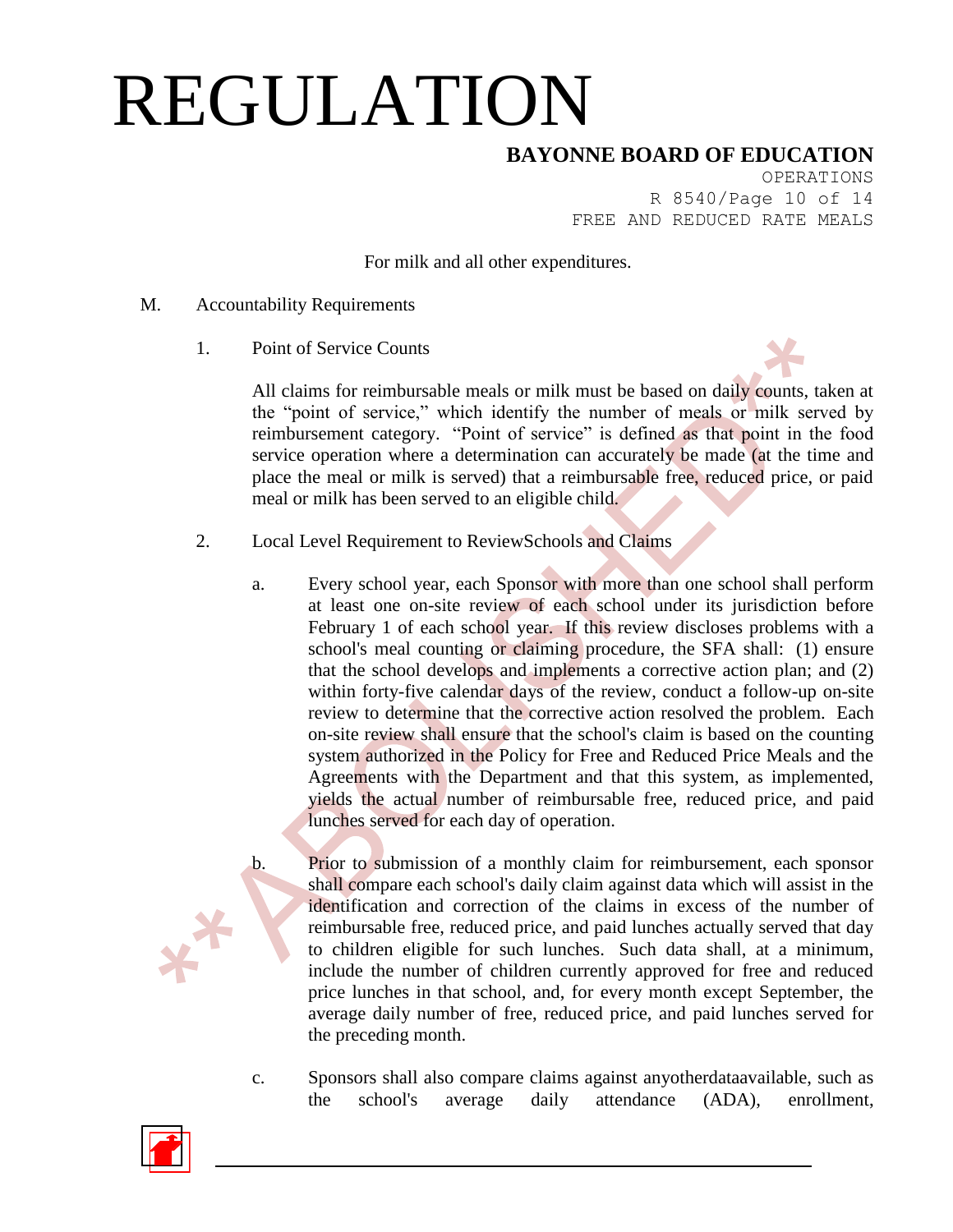### **BAYONNE BOARD OF EDUCATION**

OPERATIONS R 8540/Page 11 of 14 FREE AND REDUCED RATE MEALS

andanattendancefactor. Sponsors shall maintain, on file, all of the above data used in the claims review process by school.

- d. SponsorsshallmakethisinformationavailabletotheState agency upon request.
- N. Audit Requirements

The Sponsor agrees to comply with the Single Audit Act of 1984 as specified in OMB Circular A-128, "Audits in State and Local Governments," or OMB Circular A-110, "Uniform Administrative Requirements for Grants and Other Agreements and Institutions of Higher Education, Hospitals, and Other Nonprofit Organizations," and New Jersey Grants Management Information System Manual.

- O. Facilities
	- 1. Maintain, in the storage, preparation and service of food, proper sanitation and health practices that meet the standards of the current sanitation code established by the New Jersey State Department of Health and all applicable state and local health laws and regulations. Maintain facilities to safeguard against theft.
	- 2. A current inspection of each food service site by the Board of Health is required. The certificate should be posted in a conspicuous place.
- P. Anti-Discrimination
	- 1. Make no discrimination because of race, color, creed, religion, national origin, ancestry, age, marital status, affectational or sexual orientation or sex, social or economic status, or disability against any individual participating in the nutritional program.
		- Assure the United States Department of Agriculture and the Department that it now complies with and shall in the future comply with Title VI of the Civil Rights Act of 1964 (42 U.S.C.2000d et seq.), Title IX of the Education Amendments of 1972 (20. U S.C. 1981 et seq.); Section 504 of the Rehabilitation Act of 1973 (29 U.S.C. 794), the Age Discrimination Act of 1975 (42 U.S.C. 6101 et seq.); all provisions required by the implementing regulations of the Department of Agriculture; Department of Justice Enforcement Guidelines, 28CFR 50.3 and 42; and Food and Nutrition Services (FNS) directives and guidelines, to the effect that, no person shall, on the grounds of race, color, creed, religion, national origin, ancestry, age, marital status, affectational or sexual orientation or sex, social or

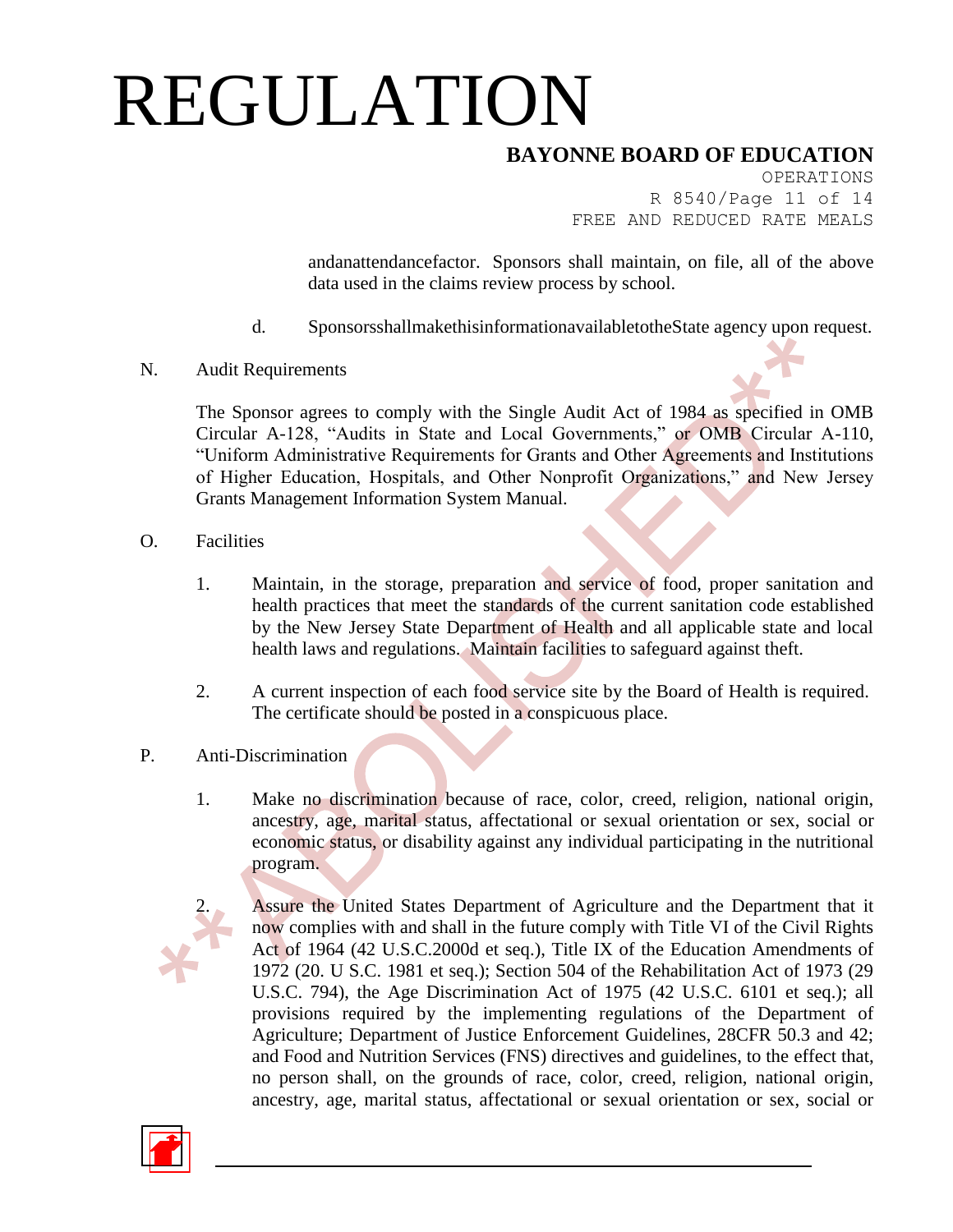### **BAYONNE BOARD OF EDUCATION**

OPERATIONS R 8540/Page 12 of 14 FREE AND REDUCED RATE MEALS

economic status, or disability, be excluded from participation in, be denied benefits of, or otherwise be subject to discrimination under any program or activity for which the sponsor receives Federal financial assistance from FNS: and hereby gives assurance that it will immediately take measures necessary to effectuate this Agreement. By accepting this assurance, the Sponsor agrees to compile data, maintain records and submit reports, as required, to permit effective enforcement of the nondiscrimination laws and permit authorized USDA personnel, during normal working hours, to review such records, books and accounts as needed to ascertain compliance with the nondiscrimination laws. If there are any violations of this assurance, the Department of Agriculture, Food and Nutrition Services, shall have the right to seek judicial enforcement of this assurance. This assurance is binding on the Sponsor and its successors, transferees and assignees, as long as they receive assistance or retain possession of any assistance from the Department. The person or persons whose signatures appear below are authorized to sign this assurance on behalf of the Sponsor.

- 3. Collect and maintain on file for three years the racial/ethnic breakdown of applicants for free and reduced price benefits on a school-by-school basis.
- 4. In the operation of U.S.D.A. Child Feeding Programs, no child will be discriminated against because of race, color, creed, religion, national origin, ancestry, age, marital status, affectational or sexual orientation or sex, social or economic status, or disability. If you believe you have been discriminated against in any U.S.D.A. related activity, write immediately to the Secretary of Agriculture, Washington, D.C.20250.

#### Q. Nutritional Requirements

1. Serve meals which meet the nutritional requirements specified in the current regulations for the National School Lunch Program (7CFR 210), and/or School Breakfast Program (7CFR 220).

Provide specific training for cashiers to ensure proper identification and accurate recording of reimbursable lunches and/or breakfasts. Issue the nutritional requirements for lunch and/or breakfast, in writing, to each cashier.

#### R. Menus

1. Offer choices for lunches and breakfasts, in accordance with standards established by the Department.

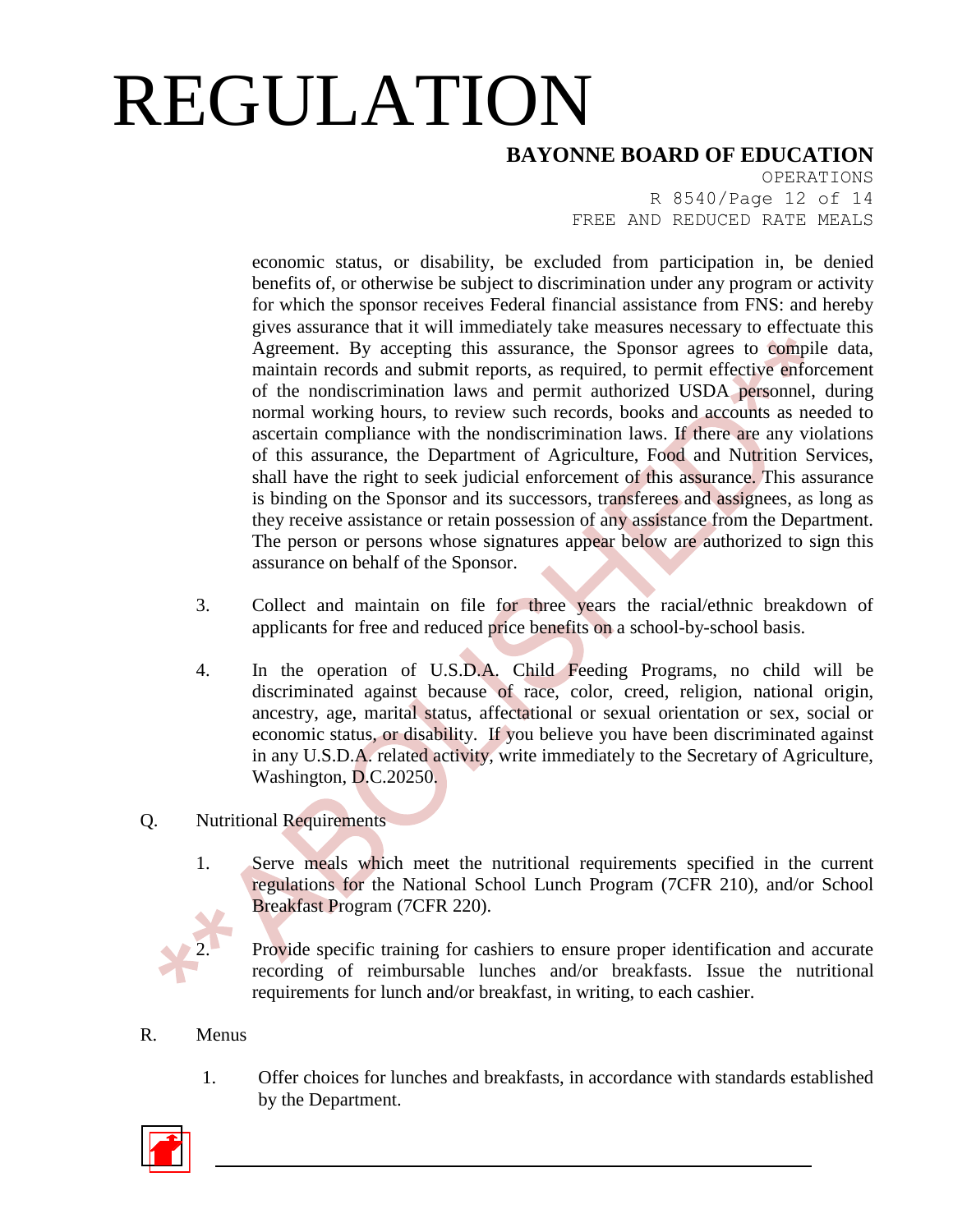### **BAYONNE BOARD OF EDUCATION**

OPERATIONS R 8540/Page 13 of 14 FREE AND REDUCED RATE MEALS

- 2. Display, for pupils information, the daily menu specifying the food items composing the lunch and/or breakfast.
- 3. Keep on file dated menus for meals actually served with other records for review and/or audit purposes for a period of three years from the close of the fiscal year to which they pertain. If audit findings have not been resolved, the records shall be retained beyond the three year period as long as required for the resolution of the issues raised by the audit.
- S. Management Company or Vendor
	- 1. Remain responsible for compliance with all aspects of this Agreement if the Sponsor employs a food service management company or vendor:
		- a. The contract between the Sponsor and the management company must comply with the requirements specified in 7CFR 210.9, 7CFR 210.16 and all applicable New Jersey Statutes. The contract should also include pertinent parts of this Agreement. A copy of the contract between the Sponsor and the management company must be submitted with this Agreement.
		- b. The contract between the Sponsor and the vendor must comply with the requirements specified in 7CFR 210.16 and all applicable New Jersey Statutes. The contract should also include pertinent parts of this Agreement.
	- 2. Ensure that any federally donated commodities received by the Sponsor and made available to a food service management company, vendor or processor accrue only the benefit of the school food service program, and are utilized therein.



Require the food service management company to make books and records of such company pertaining to the school food service program, available for a period of three years from the close of the fiscal year to which they pertain, for inspection and/or audit by representatives of the Department and the United States Department of Agriculture, or the General Accounting Office of the United States, at a reasonable time and place.

4. All books and records pertaining to the school food service program shall remain the property of the school district.